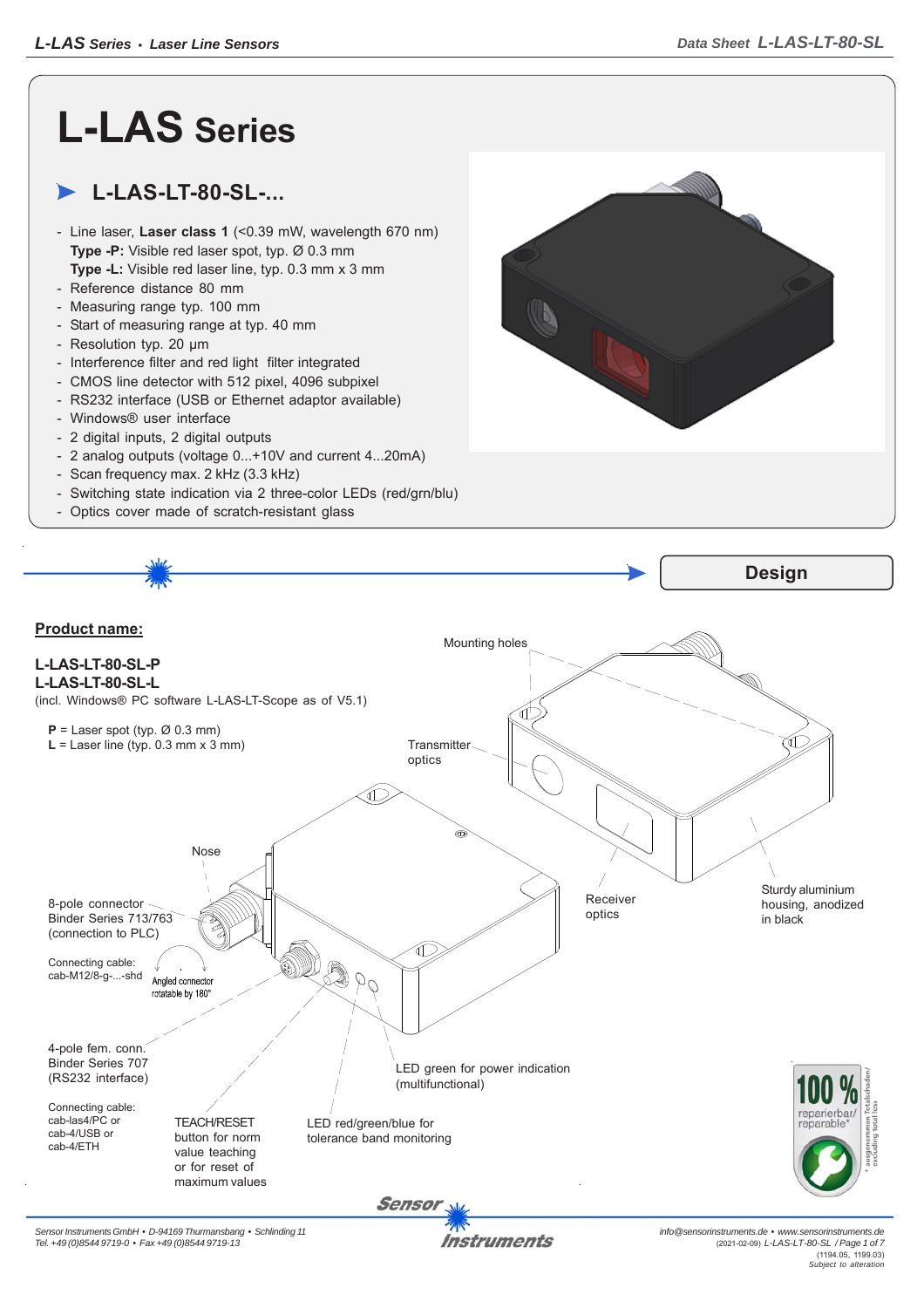

**Technical Data**

| <b>Model</b>                                | L-LAS-LT-80-SL-P                                                                                                                                                                                                                                                                                   | L-LAS-LT-80-SL-L                                                                                                                                                          |
|---------------------------------------------|----------------------------------------------------------------------------------------------------------------------------------------------------------------------------------------------------------------------------------------------------------------------------------------------------|---------------------------------------------------------------------------------------------------------------------------------------------------------------------------|
| Light source                                | Semiconductor laser, 670 nm, DC-operation, 0.39 mW max. opt. power, laser class 1 acc. to<br>DIN EN 60825-1. The use of these laser sensors therefore requires no additional protective measures.                                                                                                  |                                                                                                                                                                           |
| Reference distance                          | 80 mm                                                                                                                                                                                                                                                                                              |                                                                                                                                                                           |
| Measuring range                             | typ. 100 mm                                                                                                                                                                                                                                                                                        |                                                                                                                                                                           |
| Start of measuring range                    | typ. 40 mm (measured from housing edge, cf. picture beam path)                                                                                                                                                                                                                                     |                                                                                                                                                                           |
| End of measuring range                      | typ. 140 mm (measured from housing edge, cf. picture beam path)                                                                                                                                                                                                                                    |                                                                                                                                                                           |
| Resolution                                  | typ. $20 \mu m$                                                                                                                                                                                                                                                                                    |                                                                                                                                                                           |
| Reproducibility                             | typ. $\pm$ 20 $\mu$ m                                                                                                                                                                                                                                                                              |                                                                                                                                                                           |
| Linearity                                   | <= typ. 0.25% of full scale output (FSO)                                                                                                                                                                                                                                                           |                                                                                                                                                                           |
| Laser line geometry                         | typ. Ø 0.3 mm                                                                                                                                                                                                                                                                                      | typ. $0.3$ mm $\times$ 3 mm                                                                                                                                               |
| Optical filter                              |                                                                                                                                                                                                                                                                                                    | Interference filter, red light filter RG630                                                                                                                               |
| Analog output (ANA)                         | 1x current output: I-OUT (4  20mA)<br>1x voltage output: ANA (0  +10V)                                                                                                                                                                                                                             |                                                                                                                                                                           |
| Digital outputs (OUT0, OUT1)                | OUT0: (-) Measuring value < lower tolerance threshold<br>OUT1: (+) Measuring value > upper tolerance threshold<br>pnp bright-switching/npn dark-switching or pnp dark-switching/npn bright-switching,<br>adjustable under Windows®, 100 mA, short-circuit proof                                    |                                                                                                                                                                           |
| Digital inputs (INO, IN1)                   | INO: External trigger, IN1: Teach/Reset (double function)<br>Input voltage +Ub/0V, with protective circuit                                                                                                                                                                                         |                                                                                                                                                                           |
| Voltage supply                              | +24VDC $(\pm 10\%)$                                                                                                                                                                                                                                                                                |                                                                                                                                                                           |
| Sensitivity setting                         | adjustable under Windows® via PC                                                                                                                                                                                                                                                                   |                                                                                                                                                                           |
| Laser power correction                      | adjustable under Windows® via PC                                                                                                                                                                                                                                                                   |                                                                                                                                                                           |
| Current consumption                         | typ. 200 mA                                                                                                                                                                                                                                                                                        |                                                                                                                                                                           |
| Enclosure rating                            | Electronics: IP54, optics: IP67                                                                                                                                                                                                                                                                    |                                                                                                                                                                           |
| Temperature stability                       | 0.01% of measuring range/°C                                                                                                                                                                                                                                                                        |                                                                                                                                                                           |
| Temperature ranges                          | operating temperature range: -10°C  +50°C<br>storage temperature range: -20°C  +85°C                                                                                                                                                                                                               |                                                                                                                                                                           |
| Housing material                            | Aluminum, anodized in black                                                                                                                                                                                                                                                                        |                                                                                                                                                                           |
| Housing dimensions                          | LxWxH approx. 65 mm x 55 mm x 20.6 mm (without connectors)                                                                                                                                                                                                                                         |                                                                                                                                                                           |
| Type of connector                           |                                                                                                                                                                                                                                                                                                    | 8-pole circular connector type Binder 713/763 (PLC/Power)<br>4-pole circular fem. connector type Binder 707 (PC/RS232)                                                    |
| Connecting cable                            |                                                                                                                                                                                                                                                                                                    | to $PLC: cab-M12/8-g--shd$<br>to PC/RS232 interface: cab-las4/PC or cab-las4/PC-w<br>to PC/USB interface: cab-4/USB or cab-4/USB-w<br>to PC/Ethernet interface: cab-4/ETH |
| <b>LED</b> indication<br>(4x two-color LED) | 1x three-color LED red/green/blue for tolerance band monitoring:<br>red = Measuring value out of tolerance window<br>green (ok) = Measuring value within tolerance window<br>white = Measuring value out of measuring range<br>1x three-color LED red/green/blue (Power indication): green = Power |                                                                                                                                                                           |
| Teach/reset button                          |                                                                                                                                                                                                                                                                                                    | for norm value teaching or for reset of maximum values via input IN1                                                                                                      |
| EMC test acc. to                            | CE<br>DIN EN 60947-5-2                                                                                                                                                                                                                                                                             |                                                                                                                                                                           |
| Measuring frequency                         | max. 2 kHz (3.3 kHz)                                                                                                                                                                                                                                                                               |                                                                                                                                                                           |
| Max. switching current                      | 100 mA, short-circuit proof                                                                                                                                                                                                                                                                        |                                                                                                                                                                           |
| Interface                                   | RS232, parameterisable under Windows®                                                                                                                                                                                                                                                              |                                                                                                                                                                           |
| Output polarity                             | Bright-/dark-switching, can be switched under Windows®                                                                                                                                                                                                                                             |                                                                                                                                                                           |

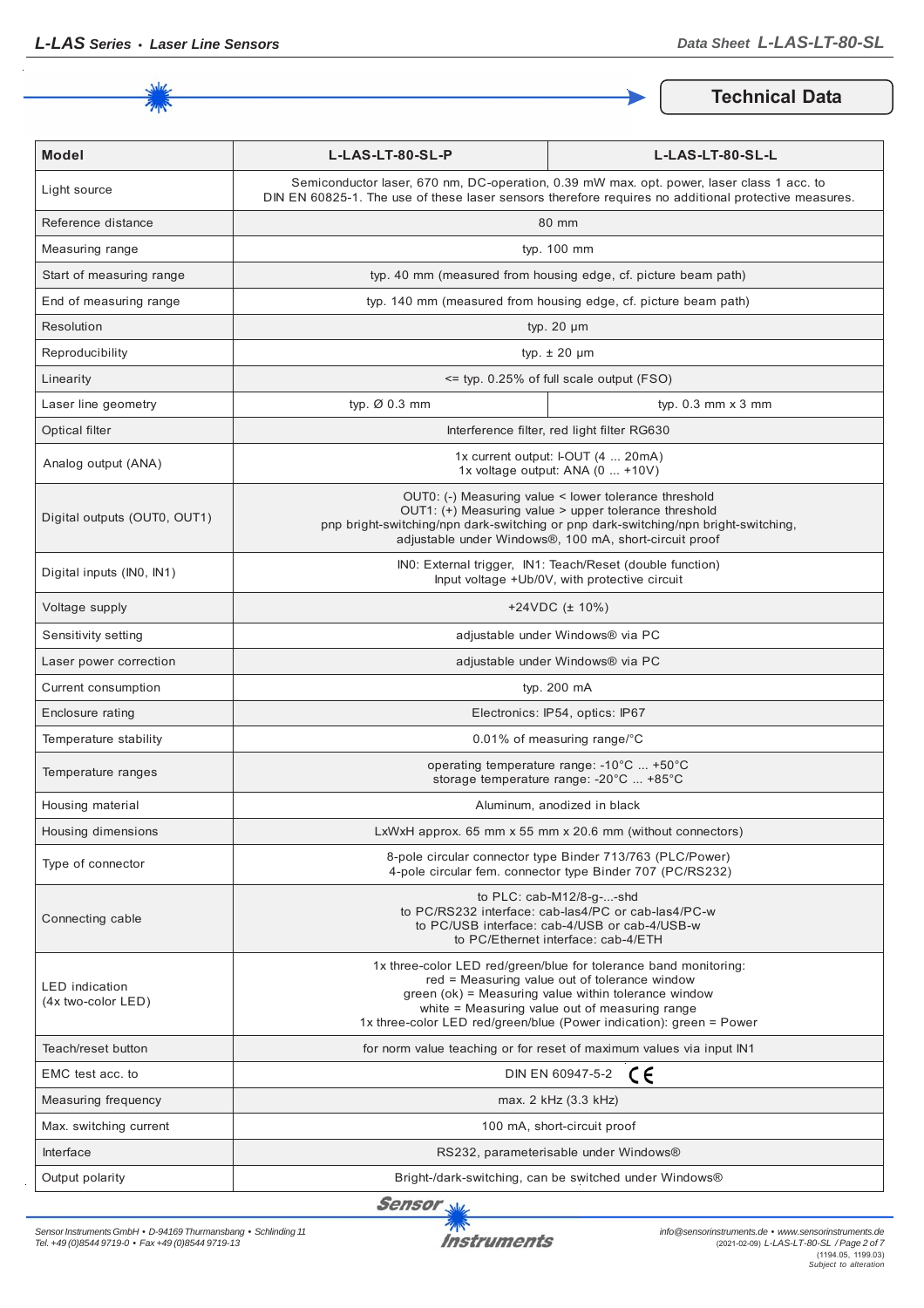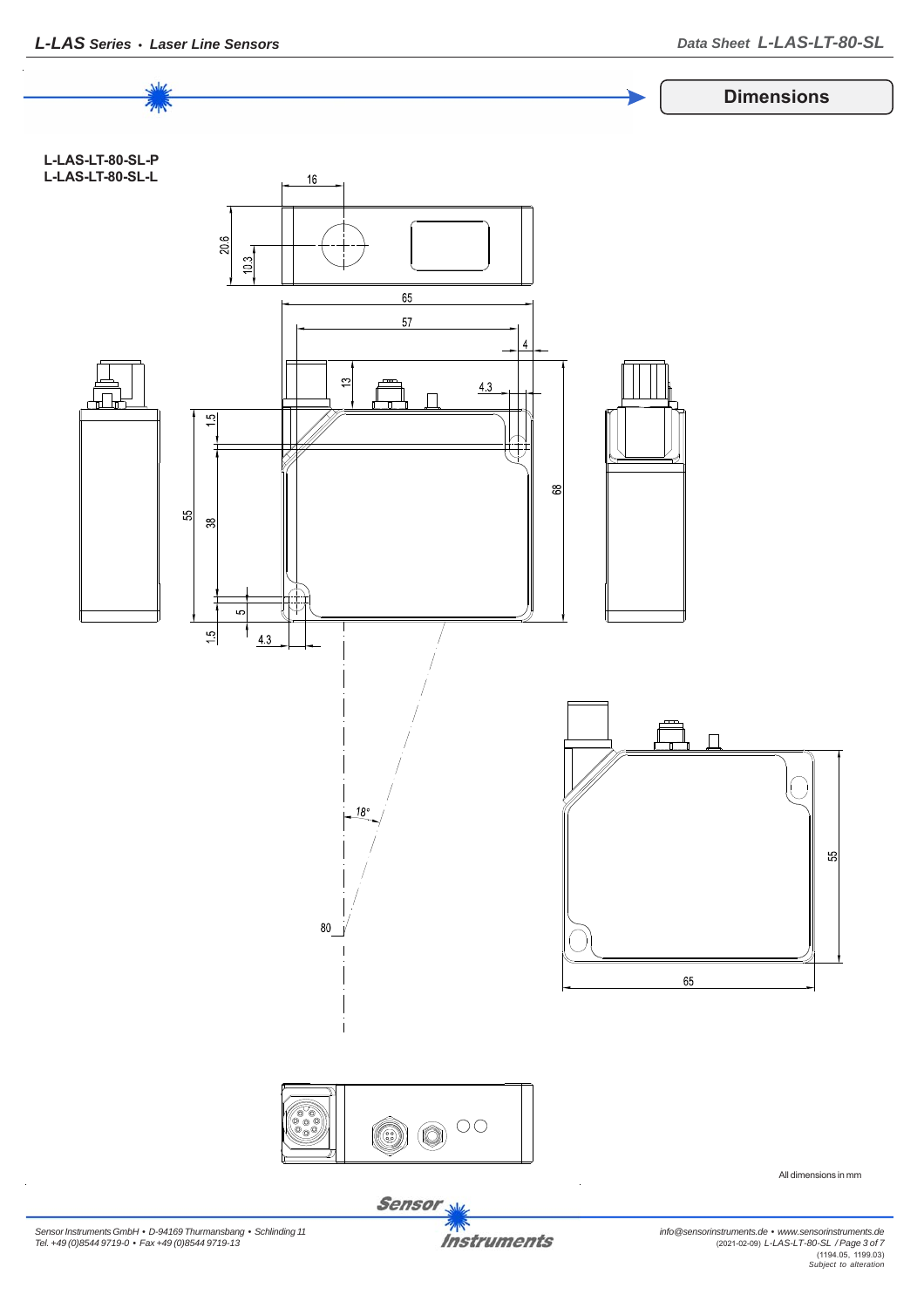

Sensor<sub>N</sub> **Instruments**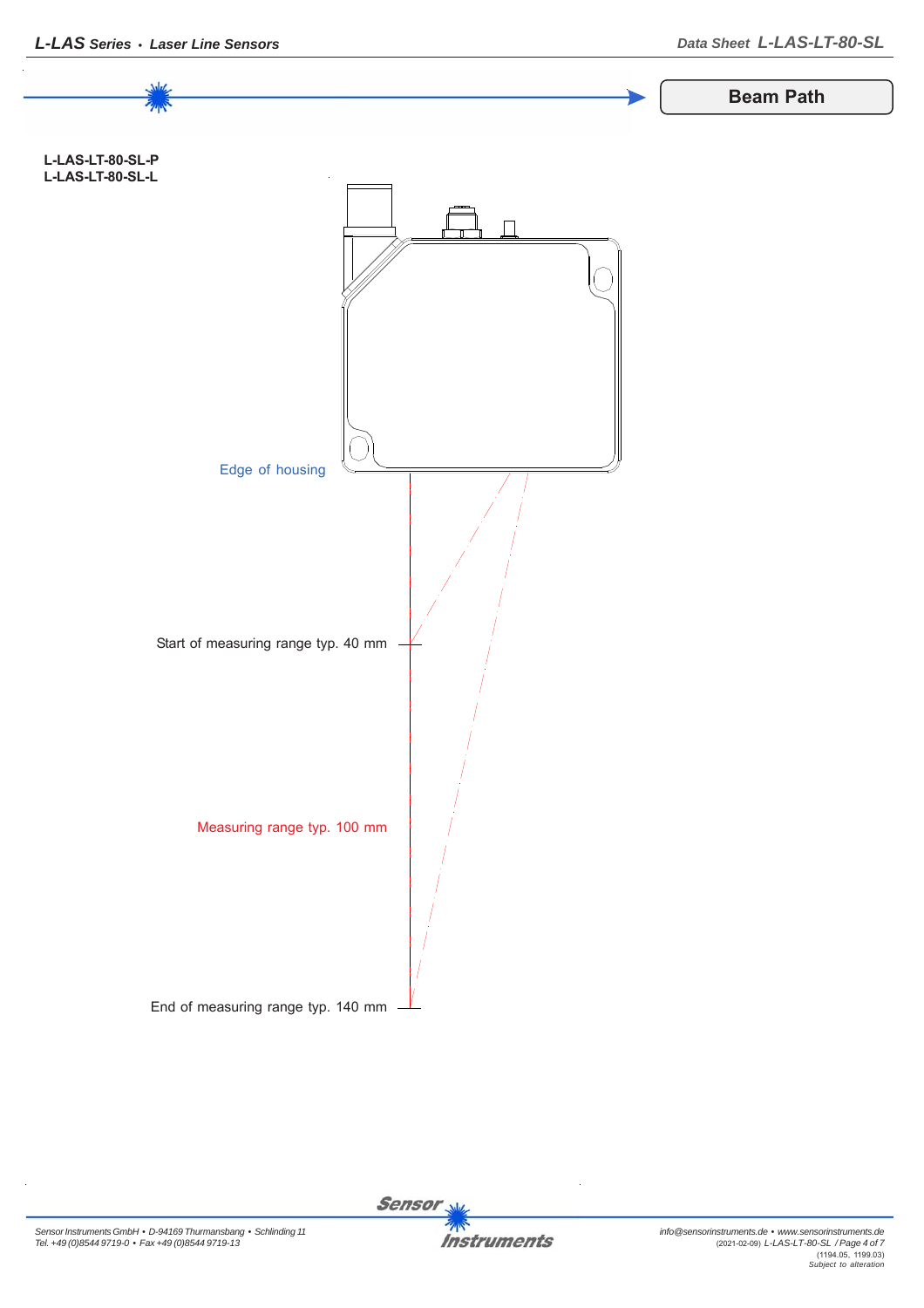

*Sensor Instruments GmbH • D-94169 Thurmansbang • Schlinding 11 Tel. +49 (0)8544 9719-0 • Fax +49 (0)8544 9719-13*

Instruments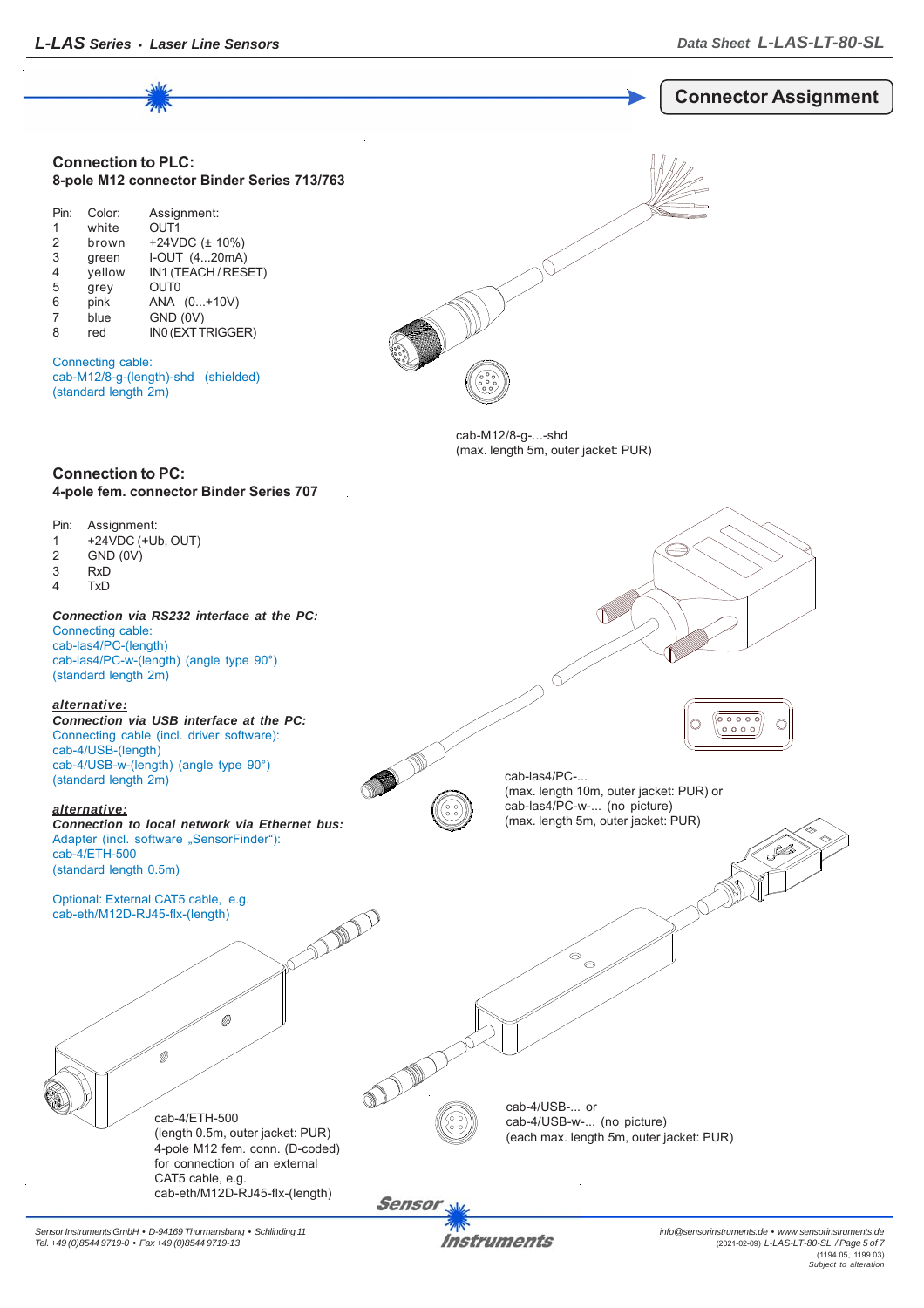*info@sensorinstruments.de • www.sensorinstruments.de* (2021-02-09) *L-LAS-LT-80-SL / Page 6 of 7* (1194.05, 1199.03) *Subject to alteration*



**Instruments**